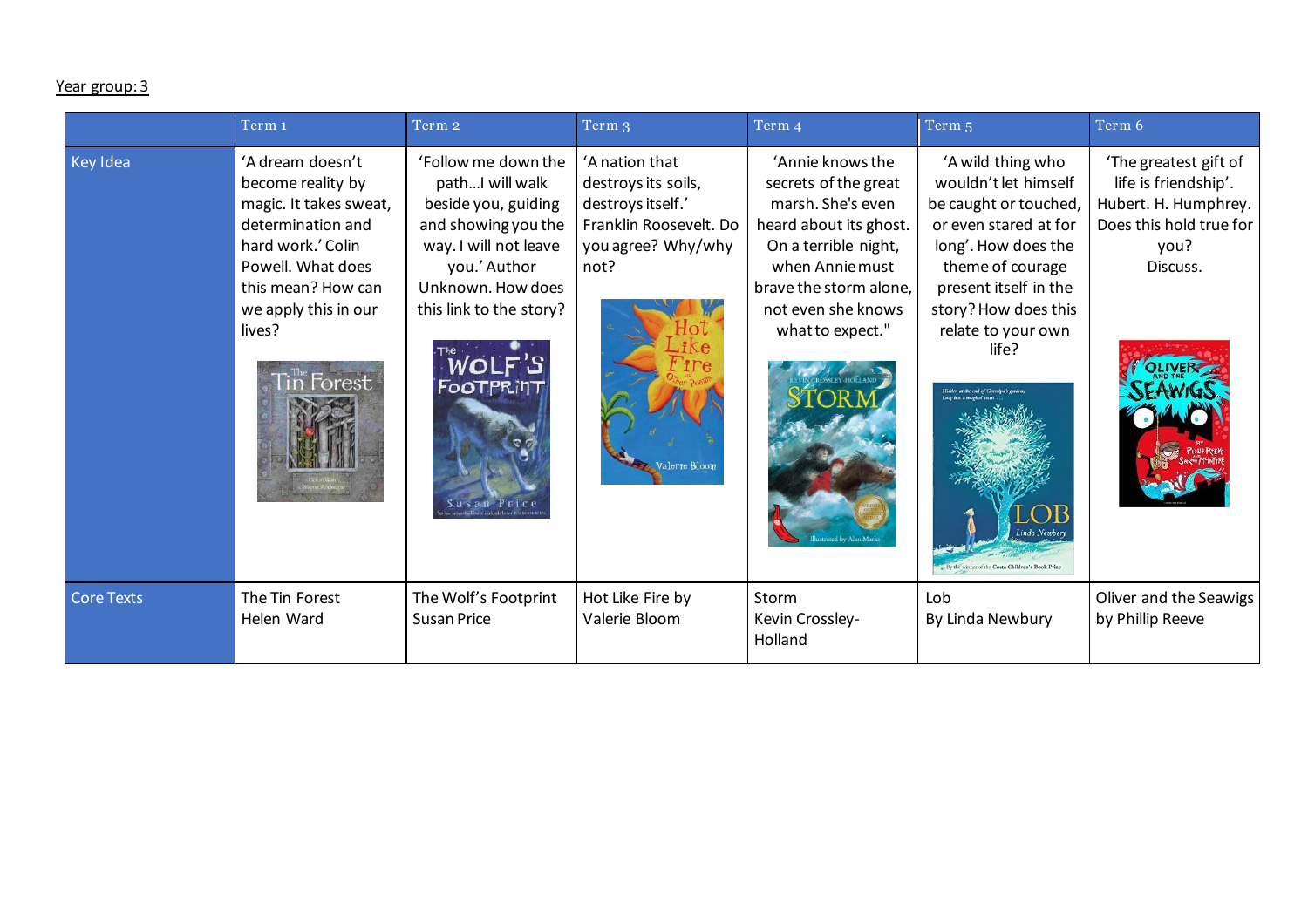| <b>Suggested Progression</b><br>of Themes | 1. What are dreams?<br>Do they sometimes<br>come true? What do<br>you dream of?<br>2. What would it feel<br>like to look out on<br>other people's rubbish<br>and terrible weather?<br>3. What things do you<br>throw away? Where<br>do those things go?<br>How much rubbish do<br>you throw away? How<br>can we reduce this<br>amount we throw<br>away?<br>4. Do you appreciate<br>what you have in life?<br>Has there been times<br>where you feel you<br>haven't appreciated<br>people, things and<br>experiences?<br>5. How does the old<br>man begin to<br>appreciate what he<br>has in the book? What<br>does he build as a<br>result of this? How<br>does his life change?<br>6. Do you agree with | 1. What do shadows,<br>forests and darkness<br>represent?<br>2. What does<br>abandonment mean?<br>How is the theme of<br>abandonment<br>expressed in the book<br>through Elka and<br>Daw? What was the<br>reasoning behind their<br>abandonment?<br>3. Who saves Elka and<br>Daw in the narrative?<br>Have you ever been<br>saved before? How<br>did you feel?<br>4. What does it feel<br>like to go on a<br>journey? How does<br>Elka and Daw's life<br>change once they<br>embark on their<br>journey?<br>5. What would you<br>create to make your<br>life easier? How are<br>you going to change<br>your life?<br>6. How does this story<br>compare to other | 1. Where is Jamaica?<br>What is the climate<br>and culture there?<br>2. How does it differ<br>to our environment in<br>the UK?<br>3. What is the danger<br>of humans on the<br>environment and our<br>world?<br>4. Our planet - how<br>can you help to save<br>our planet and all it's<br>wonderful wildlife? Do<br>you agree that it starts<br>in the home?<br>5. What can you do to<br>save the<br>environment? Why is<br>recycling so<br>important? How can<br>you change your<br>everyday life to<br>ensure that you<br>recycle?<br>6. How do other<br>countries influence<br>children's lives? | 1. What is a storm?<br>How does the weather<br>change when a storm<br>is approaching?<br>2. What is the<br>significance of the<br>storm in the opening<br>of the story?<br>3. How does nature<br>feature in the<br>narrative?<br>4. How does local<br>legend influence the<br>character's decisions?<br>Are we influenced by<br>any legends?<br>5. How does what we<br>know about the<br>Highway men<br>influence our<br>approach to the story?<br>6. How does art work<br>feature in the book?<br>Can you create your<br>own landscape picture<br>of the marsh? | 1. What is underneath<br>our feet? 2? What is<br>the structure of our<br>planet and what<br>evidence can we see<br>of this?<br>2. What are the<br>benefits of fertile soil<br>for planting and our<br>community.<br>3. Destruction vs<br>creation<br>4. Are people<br>influenced by their<br>experiences? How do<br>people feel? Can<br>personality change<br>depending on the<br>circumstance?<br>5. Family Values-<br>How have your family<br>tradition influenced<br>you and how you<br>behave.<br>6. Showing respect for<br>the world around us. | 1. What is a friend?<br>How do we define<br>what a friend is?<br>2. Examples of<br>friendship in<br>literature. Oliver and<br>the Seawigs is a story<br>all about friendships,<br>how does it compare<br>to some other famous<br>friendships in<br>literature? Charlotte's<br>Web, Swallows and<br>Amazons, BFG,<br>Famous Five, The Lion<br>the Witch and the<br>Wardrobe.<br>3. How do we relate<br>to our friends?<br>Keeping them,<br>respecting them and<br>growing the bond.<br>4. How do we manage<br>problems in our<br>friendship? Is Stacey<br>De Lacey the best<br>friend he can be?<br>5. How can we change<br>our behaviour and<br>environment to be<br>better friends? What |
|-------------------------------------------|----------------------------------------------------------------------------------------------------------------------------------------------------------------------------------------------------------------------------------------------------------------------------------------------------------------------------------------------------------------------------------------------------------------------------------------------------------------------------------------------------------------------------------------------------------------------------------------------------------------------------------------------------------------------------------------------------------|-----------------------------------------------------------------------------------------------------------------------------------------------------------------------------------------------------------------------------------------------------------------------------------------------------------------------------------------------------------------------------------------------------------------------------------------------------------------------------------------------------------------------------------------------------------------------------------------------------------------------------------------------------------------|-----------------------------------------------------------------------------------------------------------------------------------------------------------------------------------------------------------------------------------------------------------------------------------------------------------------------------------------------------------------------------------------------------------------------------------------------------------------------------------------------------------------------------------------------------------------------------------------------------|------------------------------------------------------------------------------------------------------------------------------------------------------------------------------------------------------------------------------------------------------------------------------------------------------------------------------------------------------------------------------------------------------------------------------------------------------------------------------------------------------------------------------------------------------------------|------------------------------------------------------------------------------------------------------------------------------------------------------------------------------------------------------------------------------------------------------------------------------------------------------------------------------------------------------------------------------------------------------------------------------------------------------------------------------------------------------------------------------------------------------|-------------------------------------------------------------------------------------------------------------------------------------------------------------------------------------------------------------------------------------------------------------------------------------------------------------------------------------------------------------------------------------------------------------------------------------------------------------------------------------------------------------------------------------------------------------------------------------------------------------------------------------------------------------------------------------------|
|                                           | the following quote<br>from the book, 'No<br>matter where you live<br>or what your<br>circumstances are,                                                                                                                                                                                                                                                                                                                                                                                                                                                                                                                                                                                                 | books that you have<br>read? Can you find<br>any similarities to<br>another children's<br>story?                                                                                                                                                                                                                                                                                                                                                                                                                                                                                                                                                                |                                                                                                                                                                                                                                                                                                                                                                                                                                                                                                                                                                                                     |                                                                                                                                                                                                                                                                                                                                                                                                                                                                                                                                                                  |                                                                                                                                                                                                                                                                                                                                                                                                                                                                                                                                                      | guidelines and<br>expectations can we<br>establish?<br>6. What can we learn<br>from Oliver, Stacey,                                                                                                                                                                                                                                                                                                                                                                                                                                                                                                                                                                                       |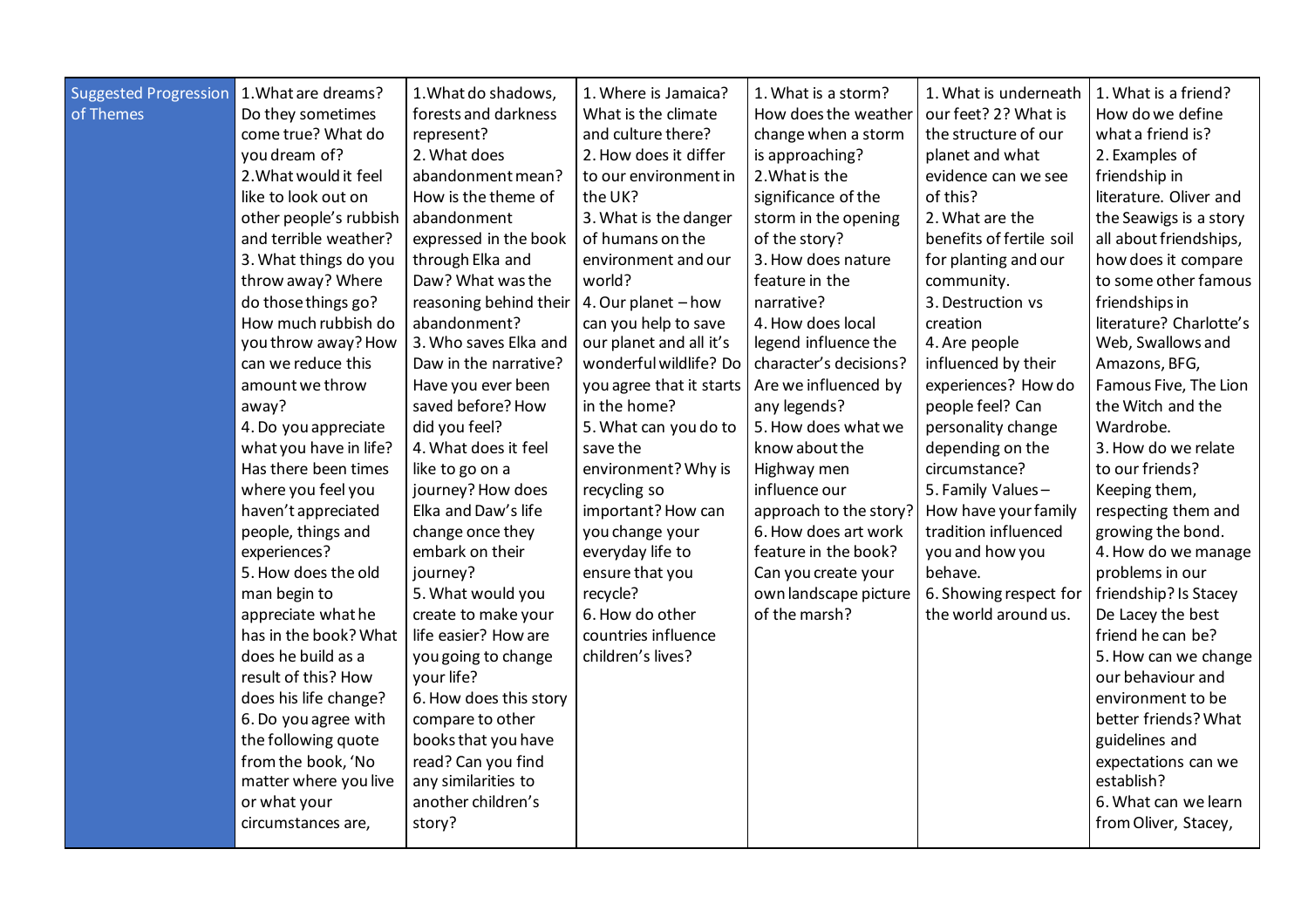|  | where there is<br>imagination, there is<br>hope'? Justify your |  |  | Iris and Cliff - what<br>$\left  \begin{array}{c} \text{are the golden rules of} \\ \text{friendship?} \end{array} \right $ |
|--|----------------------------------------------------------------|--|--|-----------------------------------------------------------------------------------------------------------------------------|
|  | answer.                                                        |  |  |                                                                                                                             |
|  |                                                                |  |  |                                                                                                                             |
|  |                                                                |  |  |                                                                                                                             |
|  |                                                                |  |  |                                                                                                                             |
|  |                                                                |  |  |                                                                                                                             |
|  |                                                                |  |  |                                                                                                                             |
|  |                                                                |  |  |                                                                                                                             |
|  |                                                                |  |  |                                                                                                                             |
|  |                                                                |  |  |                                                                                                                             |
|  |                                                                |  |  |                                                                                                                             |
|  |                                                                |  |  |                                                                                                                             |
|  |                                                                |  |  |                                                                                                                             |
|  |                                                                |  |  |                                                                                                                             |
|  |                                                                |  |  |                                                                                                                             |
|  |                                                                |  |  |                                                                                                                             |
|  |                                                                |  |  |                                                                                                                             |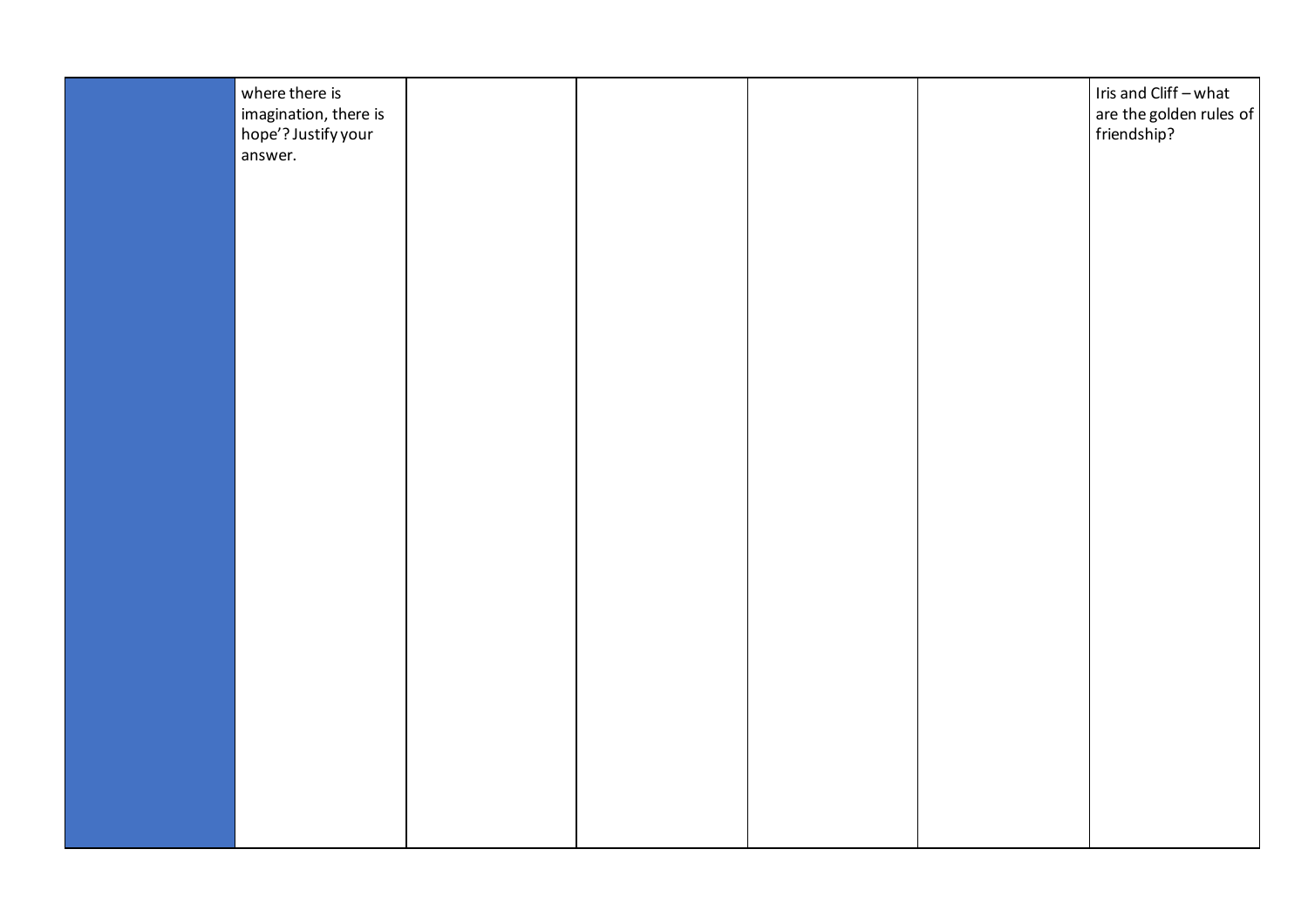| Current affairs/wider<br>world opportunities | Recycling   | Survival in challenging<br>environments | Culture | Environment | Courage      | Friendships        |
|----------------------------------------------|-------------|-----------------------------------------|---------|-------------|--------------|--------------------|
|                                              | Environment |                                         | Pride   | Recycling   | Selflessness | <b>Differences</b> |
|                                              |             |                                         |         | Environment | Promises     | Loneliness         |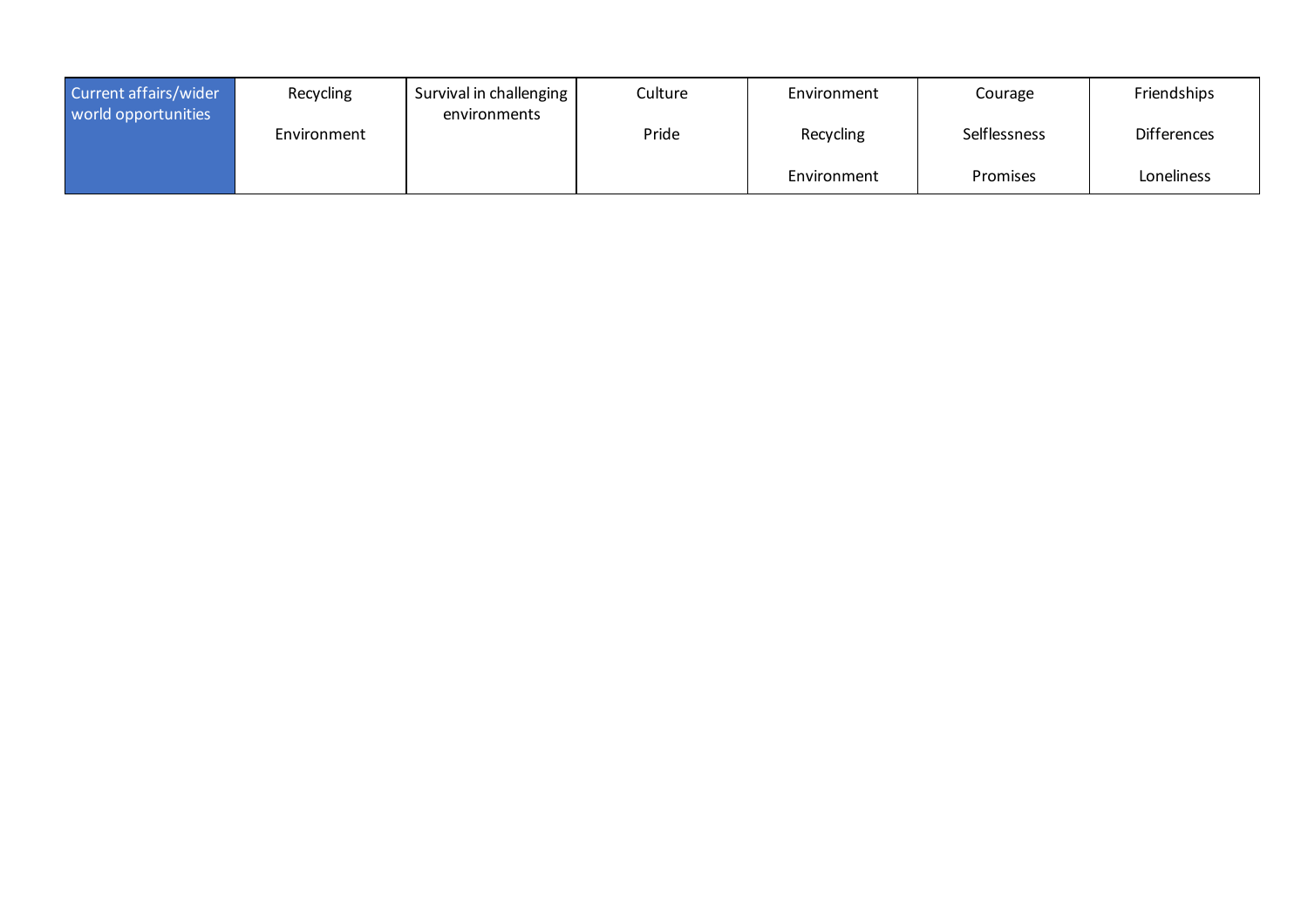| <b>Cross-Curricular Links</b> | English<br>- Narrative inspired by the Tin<br>Forest<br>- Recount of summer holidays<br>Newspaperreport of<br>discovering the Tin Forest                                                                                                                                                                                                                                                       | English<br>- Non-chronological report on<br>wolves<br>Diary entry<br>- Poetry                                                                                                                                                                                                                                                              | English<br>-Constructing debating<br>arguments<br>- Descriptive paragraphs<br>- Poetry                                                                                                                                                                                                                                     | English****/y<br>-Ghost story<br>-Newspaper Report                                                                                                                                                                                                                                                                                                                                         | English<br><b>Information Text</b><br>Tie in with extreme earth<br>$\overline{a}$<br>Letters                                                                                                                                                                                                                                                    | English<br>-Narrative inspired by Oliver<br>and the Seawigs<br>- Newspaper on the Hallowed<br>shallows<br>- Instructions of how to tamea<br>sea monkey                                                                                                                       |
|-------------------------------|------------------------------------------------------------------------------------------------------------------------------------------------------------------------------------------------------------------------------------------------------------------------------------------------------------------------------------------------------------------------------------------------|--------------------------------------------------------------------------------------------------------------------------------------------------------------------------------------------------------------------------------------------------------------------------------------------------------------------------------------------|----------------------------------------------------------------------------------------------------------------------------------------------------------------------------------------------------------------------------------------------------------------------------------------------------------------------------|--------------------------------------------------------------------------------------------------------------------------------------------------------------------------------------------------------------------------------------------------------------------------------------------------------------------------------------------------------------------------------------------|-------------------------------------------------------------------------------------------------------------------------------------------------------------------------------------------------------------------------------------------------------------------------------------------------------------------------------------------------|------------------------------------------------------------------------------------------------------------------------------------------------------------------------------------------------------------------------------------------------------------------------------|
|                               | <b>Mathematics</b><br>Place Value, addition and<br>subtraction                                                                                                                                                                                                                                                                                                                                 | <b>Mathematics</b><br>Multiplication and Division                                                                                                                                                                                                                                                                                          | <b>Mathematics</b><br>Numbers, measurement and<br>money                                                                                                                                                                                                                                                                    | <b>Mathematics</b><br>Measuring length and<br>perimeter and fractions                                                                                                                                                                                                                                                                                                                      | <b>Mathematics</b><br>Fractions and time                                                                                                                                                                                                                                                                                                        | <b>Mathematics</b><br>Shapes, mass and capacity                                                                                                                                                                                                                              |
|                               | <b>Science</b><br>Rocks                                                                                                                                                                                                                                                                                                                                                                        | Science<br>Adaptation                                                                                                                                                                                                                                                                                                                      | Science<br>Practicalskills                                                                                                                                                                                                                                                                                                 | Science<br>Forces and Magnets                                                                                                                                                                                                                                                                                                                                                              | <b>Science</b><br>Plants                                                                                                                                                                                                                                                                                                                        | Science<br>Light                                                                                                                                                                                                                                                             |
|                               | History<br>The Stone Age and the Bronze<br>Age                                                                                                                                                                                                                                                                                                                                                 | <b>History</b><br>The Iron Age<br>A geographical case study of<br>Skara Brae<br><b>Topic Day</b>                                                                                                                                                                                                                                           | Geography<br>A comparison of Caribbean<br>and the UK Topic Day                                                                                                                                                                                                                                                             | History<br>The Ancient Egyptians<br><b>Topic Day</b>                                                                                                                                                                                                                                                                                                                                       | Geography<br>Changing Landscapes and<br>Farming                                                                                                                                                                                                                                                                                                 | Geography<br>Local geography of Tunbridge<br>Wells<br><b>Topic Day</b>                                                                                                                                                                                                       |
|                               | <b>PSHE</b><br>Being Me in my World<br>Setting personal goals<br>Self-identity and worth<br>Positivity in challenges Rules,<br>rights and responsibilities<br>Rewards and consequences<br>Responsible choices<br>Seeing things from others'<br>perspectives                                                                                                                                    | <b>PSHE</b><br><b>Celebrating Differences</b><br>Families and their differences<br>Family conflict and how to<br>manage it (child-centred)<br>Witnessing bullying and howto<br>solve it<br>Recognising how words can be<br>hurtful<br>Giving and receiving<br>compliments f                                                                | <b>PSHE - Dreams and Goals</b><br>Difficult challenges and<br>achieving success<br>Dreams and ambitions New<br>challenges Motivation and<br>enthusiasm Recognising and<br>trying to overcome obstacles<br>Evaluating learning processes<br>Managing Feelings<br>Simple budgeting                                           | <b>PSHE-Healthy Me</b><br>Exercise<br>Fitness challenges<br>Food labelling and healthy<br>swaps Attitudes towards drugs<br>Keeping safe and why it's<br>important online and offline<br>scenarios Respect for myself<br>and others<br>Healthy and safe choices                                                                                                                             | <b>PSHE</b><br>Relationships<br>Family roles and<br>responsibilities Friendship and<br>negotiation<br>Keeping safe online and who<br>to go to for help Being a global<br>citizen Being aware of how my<br>choices affect others<br>Awareness of how other<br>children have different lives<br>Expressing appreciation for<br>family and friends | <b>PSHE</b><br><b>Changing Me</b><br>How babies grow<br>Understanding a baby's needs<br>Outside body changes<br>Inside body changes<br>Family stereotypes Challenging<br>my ideas Preparing for<br>transition                                                                |
|                               | Art-collage using materials<br>(Matisse)<br>-to find out about a great artist<br>of the 20 <sup>th</sup> century<br>-present work in a variety of<br>ways (allyear)<br>- develop artistic/visual<br>vocabulary to discuss work (all<br>year)<br>-Develop individual<br>and group collages, working on<br>a range of scales<br>-Use a range of stimulus for<br>collage work, trying to think of | D&T<br><b>Clay Beakers</b><br>-Develop confidence working<br>with clay adding greater detail<br>and texture<br>-Add colour once clay is dried<br>-Gather information<br>-investigate ways of joining<br>$clay - \text{scratch/s}$ lip<br>-Select tools and equipment<br>suitable for task<br>-begin to suggest<br>improvements to own work | D&T-design a cool drink<br>-to evaluate a food product<br>-use a range of food<br>preparation skills-peel, grate,<br>chop, mash,<br>- to find out about consumer<br>- write up design specifications<br>- adapt design<br>-understand how food is<br>processed into ingredients that<br>can be eaten or used in<br>cooking | Art-sculptures-Alberto<br>Giacometti<br>-Create work on a larger scale<br>as a group<br>-Use sketchbooks to record<br>drawings from observation<br>-to find out about a great artist<br>/sculptor of the 20 <sup>th</sup> century<br>- Experiment with different<br>tones using graded pencils and<br>develop shadows<br>-Use pipe cleaners/wire to<br>create sculptures of human<br>forms | Art-Plants/flowers (Anna<br><b>Atkins &amp; Andy Warhol)</b><br>-Use a variety of brushes and<br>experiment with ways of<br>marking with them<br>-Use of tracing<br>-use simple block shapes<br>-blend two colours when<br>printing<br>using rollers & ink<br>-take prints from other objects<br>to show texture                                | D&T-design a photo a frame<br>-begin to suggest<br>improvements in own work<br>-experiment with wider range<br>of materials<br>-present work in a variety of<br>ways<br>-include increased detail in<br>work<br>- adapt design<br>-learn ways to stiffen<br>paper/join paper |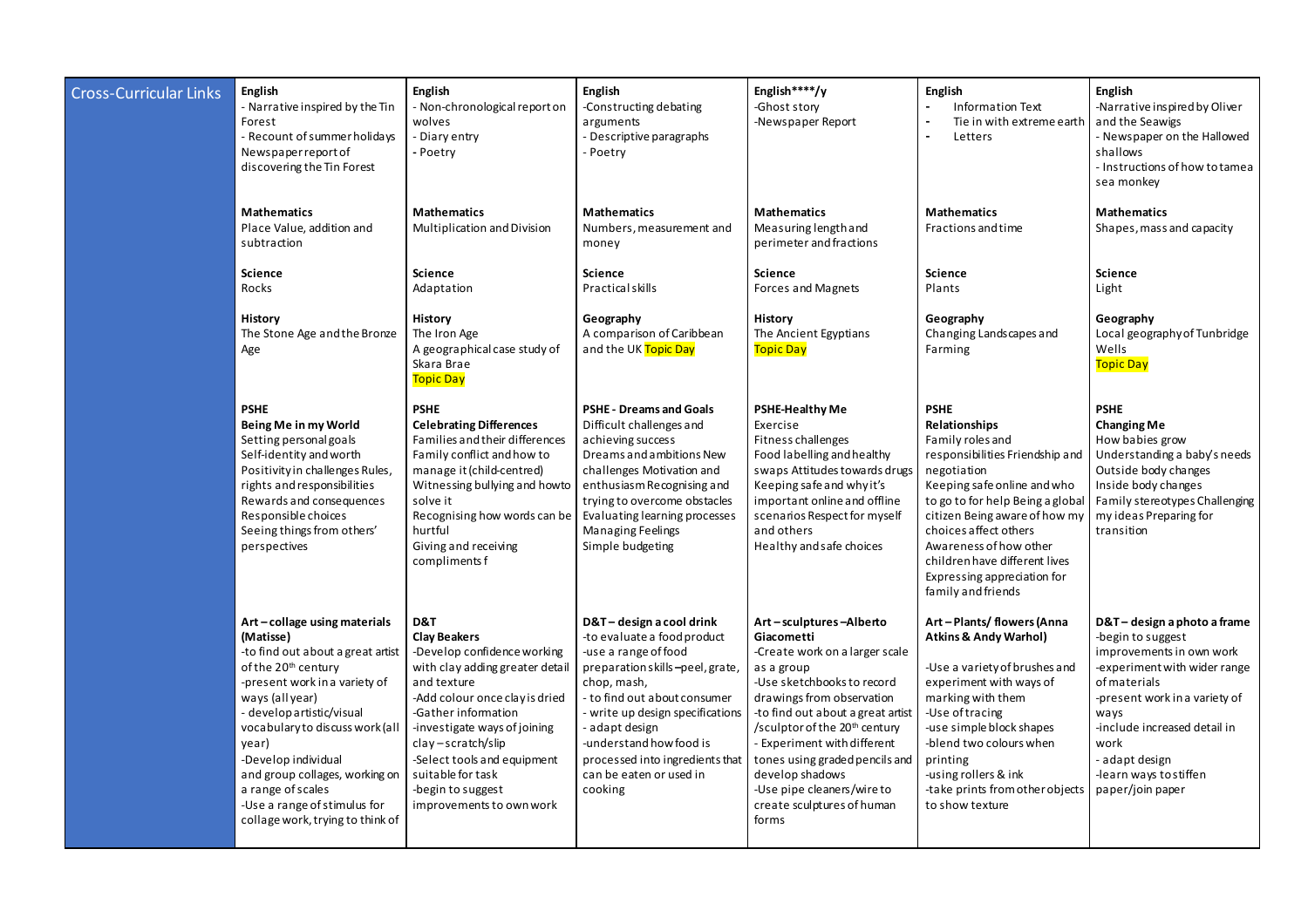| more abstract ways of showing<br>views<br>-Begin to experiment with<br>colour to create more abstract<br>colour palettes<br>-Lighten and darken tones<br>using black/white<br>--Draw using a variety of tools<br>and surfaces (paint, chalk,<br>pastel, pen and ink)                                                                                                                                                                                                                                                                 | 2021-22 D&T sewing to create<br>a Christmas decoration<br>-make felt                                                                                                                                                                                                                                                                                                                                                                                                                                                                 | -know that ingredients can be<br>fresh, pre-cooked, and<br>processed<br>- health and safety - hygiene                                                                                                                                                                                                                                                                                                                                                                                          | -Introduce Mod-Roc<br>-use a variety of ways to<br>record ideas                                                                                                                                                                                                                                                                       | -make string print, create low<br>relief prints with string on<br>cardboard and form repeated<br>patterns, tessellations and<br>overlays<br>-form string roller prints to<br>create continuous patterns<br>-Draw using a variety of tools<br>and surfaces (paint, chalk,<br>pastel, pen and ink)<br>-use roller and ink printing<br>-To understand the features of<br>a plant, their functions and<br>what plants need in order to<br>survive. (SciPos) |                                                                                                                                                                                                                                                                                                                                                                                                                    |
|--------------------------------------------------------------------------------------------------------------------------------------------------------------------------------------------------------------------------------------------------------------------------------------------------------------------------------------------------------------------------------------------------------------------------------------------------------------------------------------------------------------------------------------|--------------------------------------------------------------------------------------------------------------------------------------------------------------------------------------------------------------------------------------------------------------------------------------------------------------------------------------------------------------------------------------------------------------------------------------------------------------------------------------------------------------------------------------|------------------------------------------------------------------------------------------------------------------------------------------------------------------------------------------------------------------------------------------------------------------------------------------------------------------------------------------------------------------------------------------------------------------------------------------------------------------------------------------------|---------------------------------------------------------------------------------------------------------------------------------------------------------------------------------------------------------------------------------------------------------------------------------------------------------------------------------------|---------------------------------------------------------------------------------------------------------------------------------------------------------------------------------------------------------------------------------------------------------------------------------------------------------------------------------------------------------------------------------------------------------------------------------------------------------|--------------------------------------------------------------------------------------------------------------------------------------------------------------------------------------------------------------------------------------------------------------------------------------------------------------------------------------------------------------------------------------------------------------------|
| R.E<br>People of God<br>What is it like to follow God?                                                                                                                                                                                                                                                                                                                                                                                                                                                                               | R.E<br>Sikhism<br>What is important for Sikh<br>people?                                                                                                                                                                                                                                                                                                                                                                                                                                                                              | R.E<br>Incarnation<br>What is the trinity?                                                                                                                                                                                                                                                                                                                                                                                                                                                     | R.E<br>Salvation<br>Why do Christians call the day<br>Jesus died 'Good Friday'?                                                                                                                                                                                                                                                       | R.E<br>Kingdom of God<br>When Jesus left, what was the<br>impact of Pentecost?                                                                                                                                                                                                                                                                                                                                                                          | R.E<br>Sikhism<br>How do Sikh people worship<br>and celebrate?                                                                                                                                                                                                                                                                                                                                                     |
| <b>Music</b><br>Ukulele Kent Music Service<br>Harvest Festival Singing                                                                                                                                                                                                                                                                                                                                                                                                                                                               | Music<br>Ukulele Kent Music Service<br>Christmas Carol Singing                                                                                                                                                                                                                                                                                                                                                                                                                                                                       | Music<br>Ukulele Kent Music Service                                                                                                                                                                                                                                                                                                                                                                                                                                                            | <b>Music</b><br>Ukulele Kent Music Service                                                                                                                                                                                                                                                                                            | <b>Music</b><br>Ukulele Kent Music Service                                                                                                                                                                                                                                                                                                                                                                                                              | Music<br>Ukulele Kent Music Service                                                                                                                                                                                                                                                                                                                                                                                |
| PE Invasion games-basketball<br>use simple tactics.<br>learning the rules of the game<br>beginning to use them to play<br>honestly and fairly.<br>dribble, pass, receive and<br>shoot the ball with some<br>control.<br>find space<br>move with a ball towards goal<br>with increasing control.<br>provide feedback using key<br>words.<br>track an opponent to slow<br>them down.<br>know role of attacker and<br>defender.<br>understand the benefits of<br>exercise.<br>work cooperatively with my<br>group to self-manage games. | PE Invasion games - football<br>use simple tactics.<br>learning the rules of the game<br>beginning to use them to play<br>honestly and fairly.<br>dribble, pass, receive and<br>shoot the ball with some<br>control.<br>find space<br>move with a ball towards goal<br>with increasing control.<br>provide feedback using key<br>words.<br>track an opponent to slow<br>them down.<br>know role of attacker and<br>defender.<br>understand the benefits of<br>exercise.<br>work cooperatively with my<br>group to self-manage games. | PE Gymnastics<br><b>Shapes</b><br>Explore matching and<br>contrasting shapes.<br><b>Balances</b><br>Explore point and patch<br>balances and transition<br>smoothlyinto and out of them.<br><b>Rolls</b><br>Develop the straight,<br>barrel, and forward roll.<br>Jumps<br>Develop stepping into<br>shape jumps with<br>control.<br>PE Dance<br>Create actions in<br>response to a stimulus<br>individually and in groups.<br><b>Dynamics</b><br>Use dynamics<br>effectively to express anidea. | PE Net and wall<br><b>Shots</b><br>Explore returning a<br>ball using focus<br>shots such as the<br>forehand and<br>backhand.<br>Serving<br>Explore serving from<br>an underarm serve.<br>Rallying<br>Explore rallying with a<br>forehand.<br>Footwork<br>Consistently use and<br>return to the ready<br>position in between<br>shots. | PE Striking and fielding<br><b>Striking</b><br>Begin to strike a bowled ball<br>using different<br>equipment.<br><b>Fielding</b><br>Explore bowling and<br>fielding skills to include a two-<br>handed pick up and long and<br>short barriers.<br><b>Throwing</b><br>Use overarm and<br>underarm throwing<br>in game situations.<br>Catching<br>Catch with some<br>consistencyin<br>game situations.                                                    | <b>PE</b> Athletics<br>Running<br>Develop the<br>sprinting technique<br>and apply it to relay<br>events.<br>Running<br>Develop fluency<br>and rhythm when<br>running over obstacles.<br>Jumping<br>Develop technique in a range<br>of approaches and take off<br>positions.<br>Jumping<br>Develop jumping for<br>height and safety<br>on landing.<br><b>Throwing</b><br>Explore the technique for a<br>pull throw. |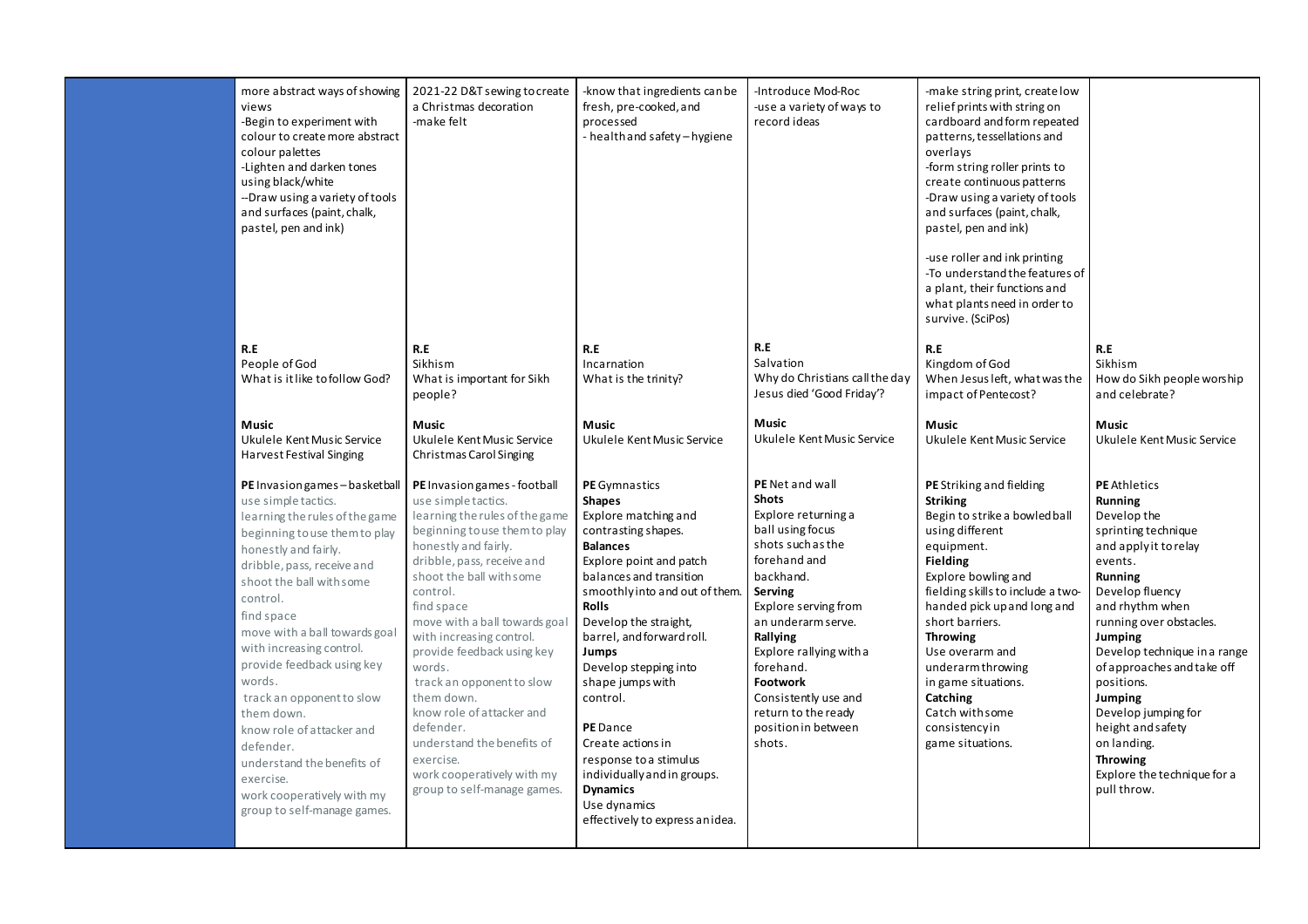|  | Space<br>Use directions to transition<br>between<br>formations.<br>Relationships<br>Develop an understanding of<br>formations.<br>Performance<br>Perform short, self-<br>choreographed<br>phrases showing and<br>awareness of timing |  |  |
|--|--------------------------------------------------------------------------------------------------------------------------------------------------------------------------------------------------------------------------------------|--|--|
|  |                                                                                                                                                                                                                                      |  |  |
|  |                                                                                                                                                                                                                                      |  |  |
|  |                                                                                                                                                                                                                                      |  |  |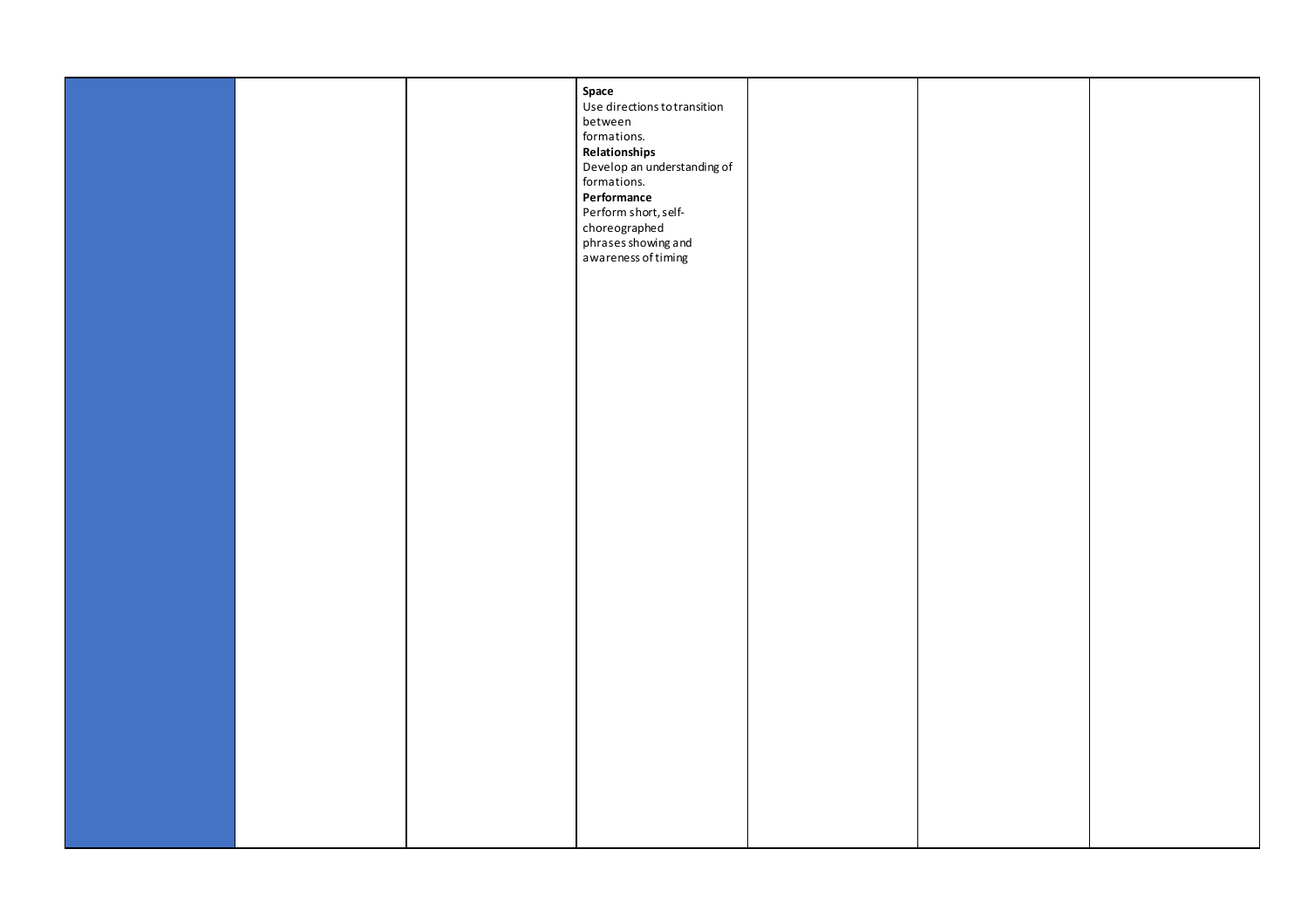| <b>Skills</b> | -To understand the<br>changes in Britain from the<br>Stone Age to the Bronze<br>Age.<br>-Similarities and differences<br>between the periods.<br>-To investigate artefacts.<br>- Paleolithic, Mesolithic and<br>Neolithic<br>-Extinct animals<br>(HisPoS)<br>-To study the changing<br>landscapes across Britain<br>and understand the<br>introduction of farming<br>(GeoPoS).<br>- To engage children with a<br>story with which they will<br>empathise. (EngPoS)<br>-To explore themes and<br>issues, and develop and<br>sustain ideas through<br>discussion, enabling<br>children to make<br>connections with their own<br>lives. (CitPoS)<br>- To develop creative<br>responses to the text<br>through drama, storytelling<br>and artwork. (EngPoS)<br>(ArtPoS)<br>-To compose poetry.<br>(EngPoS)<br>- To write in role in order to<br>explore and develop<br>empathy for characters.<br>(EngPoS)<br>- To create a tin forest<br>collage out of rubbish.<br>(DTPos)<br>- To identify different types<br>of rocks using their physical<br>appearance and properties.<br>To recognise that soils are | -To understand themes of<br>abandonment and survival.<br>(CitPoS)<br>To know that the average<br>length of a female wolf is<br>4.5 to 6 feet (tip of nose to<br>tip of tail) and a male wolf<br>is 5 to 6.5 feet.<br>- To create Bronze Age<br>pots.<br>-how people began to farm<br>and use the land.<br>-Life on the iron age fort.<br>(HisPoS)<br>- Identify how plants and<br>animals are adapted to suit<br>their environment in<br>different ways. (SciPoS)<br>- How light travels from<br>light sources to our eyes, or<br>from light sources to our<br>eyes (nocturnal animals).<br>(SciPoS)<br>-How echo location works<br>(bats and nocturnal<br>animals) (SciPoS)<br>-How we can protect the<br>deep sea environment.<br>(SciPoS)<br>-To understand that Skara<br>Brae is located on the<br>Orkney Islands in Scotland<br>and is a well-preserved<br>village which dates back to<br>the Stone Age times<br>-How monuments help us<br>to understand a period of<br>time. (HisPoS) | -To enjoy a story and<br>discuss its meanings.<br>- To understand the themes<br>of a text. (EngPoS)<br>- To broaden<br>understanding of writers'<br>use of language and build a<br>varied vocabulary. (EngPoS)<br>-To write narratives from a<br>character's perspective.<br>(EngPoS) - To understand<br>what a force is and how it is<br>created (SciPoS)<br>-To understand friction<br>(SciPoS)<br>-To use a map, globe, atlas<br>to identify continents,<br>oceans, countries, capital<br>cities (GeogPoS)<br>-To recognise human and<br>physical features<br>(GeogPoS)<br>- To compare the<br>geographical landscape,<br>climate and culture<br>between Jamaica and the<br>UK. (GeoPoS)<br>- To identify types of<br>settlement and land use,<br>economic activity, food,<br>minerals and water in both<br>the UK and Jamaica<br>(GeoPoS).<br>-To understand extreme<br>weather - hurricanes<br>(GeoPoS)<br>- To define what a variable<br>is.<br>-To define what a fair test<br>is.<br>- The different between a<br>diagram and illustration.<br>-To follow instructions to<br>follow a method. | - To explore themes and<br>issues, and develop and<br>sustain ideas through<br>discussion of our planet<br>and how to care for it.<br>(GeoPoS) (SciPoS)<br>- To develop creative<br>responses to the text.<br>(EngPoS)<br>- To write with confidence<br>for real purposes and<br>audiences. (EngPoS)<br>To understand how what a<br>force is and how it is<br>created. (SciPoS)<br>-To understand what a<br>magnet is and how the<br>earth's magnetic force<br>works. (SciPoS)<br>-To understand and<br>describe what life was like<br>in Ancient Egypt in 3100<br>BC. (HisPoS)<br>- To explore the process of<br>Ancient mummification.<br>(HisPoS)<br>- To learn about an Ancient<br>Pharaoh named<br>Tutankhamun by studying<br>how and why he is so<br>famous and to research his<br>burial. (HisPoS)<br>- To understand how life in<br>Ancient Egypt is similar and<br>different to our life today.<br>(HisPoS)<br>- To understand the<br>dangers of plastic and how<br>it affects our planet and<br>oceans (CitPoS) (SciPoS) | - To enjoy a story and<br>discuss its layers of<br>meaning. (EngPoS)<br>-To explore themes and key<br>moments in the plot<br>through role-play and<br>writing in role. (EngPoS)<br>- To develop reader<br>response by exploring<br>interpretations of themes,<br>plots and characters<br>actions and motivations<br>through discussion and<br>debate. (EngPoS)<br>-To study features commor<br>within the European fairy-<br>tale tradition and use this<br>as a basis to write their<br>own stories. (EngPoS)<br>-To use the book as a<br>stimulus to write across<br>multiple genres of writing<br>from another character's<br>point of view. (EngPoS)<br>- To understand the<br>features of a plant, their<br>functions and what plants<br>need in order to survive.<br>(SciPoS)<br>Changing land and<br>Farming?????? | -To explore, interpret and<br>respond to illustrations in a<br>book. (EngPoS) (ArtPoS)<br>-To enjoy a story and<br>discuss its meanings.<br>(EngPoS)<br>-To build an imaginative<br>picture of a fantasy world,<br>based on real life<br>experiences<br>-To explore these through<br>role play and through<br>writing in role. (EngPoS)<br>-To write own stories based<br>on the story read from<br>another character's point<br>of view. (EngPoS)<br>- Use fieldwork to observe.<br>measure, record and<br>present the human and<br>physical features in the<br>local area using a range of<br>methods, including sketch<br>maps, plans and<br>graphs, and digital<br>technologies. (GeoPoS)<br>To discuss the meaning of<br>equality and determine its<br>importance in school life<br>and the wider world.<br>(CitPoS) |
|---------------|---------------------------------------------------------------------------------------------------------------------------------------------------------------------------------------------------------------------------------------------------------------------------------------------------------------------------------------------------------------------------------------------------------------------------------------------------------------------------------------------------------------------------------------------------------------------------------------------------------------------------------------------------------------------------------------------------------------------------------------------------------------------------------------------------------------------------------------------------------------------------------------------------------------------------------------------------------------------------------------------------------------------------------------------------------------------------------------------------------|---------------------------------------------------------------------------------------------------------------------------------------------------------------------------------------------------------------------------------------------------------------------------------------------------------------------------------------------------------------------------------------------------------------------------------------------------------------------------------------------------------------------------------------------------------------------------------------------------------------------------------------------------------------------------------------------------------------------------------------------------------------------------------------------------------------------------------------------------------------------------------------------------------------------------------------------------------------------------------------------|------------------------------------------------------------------------------------------------------------------------------------------------------------------------------------------------------------------------------------------------------------------------------------------------------------------------------------------------------------------------------------------------------------------------------------------------------------------------------------------------------------------------------------------------------------------------------------------------------------------------------------------------------------------------------------------------------------------------------------------------------------------------------------------------------------------------------------------------------------------------------------------------------------------------------------------------------------------------------------------------------------------------------------------------------------------------------------------------------|------------------------------------------------------------------------------------------------------------------------------------------------------------------------------------------------------------------------------------------------------------------------------------------------------------------------------------------------------------------------------------------------------------------------------------------------------------------------------------------------------------------------------------------------------------------------------------------------------------------------------------------------------------------------------------------------------------------------------------------------------------------------------------------------------------------------------------------------------------------------------------------------------------------------------------------------------------------------------------------------------------------------------------|---------------------------------------------------------------------------------------------------------------------------------------------------------------------------------------------------------------------------------------------------------------------------------------------------------------------------------------------------------------------------------------------------------------------------------------------------------------------------------------------------------------------------------------------------------------------------------------------------------------------------------------------------------------------------------------------------------------------------------------------------------------------------------------------------------------------------|---------------------------------------------------------------------------------------------------------------------------------------------------------------------------------------------------------------------------------------------------------------------------------------------------------------------------------------------------------------------------------------------------------------------------------------------------------------------------------------------------------------------------------------------------------------------------------------------------------------------------------------------------------------------------------------------------------------------------------------------------------------------------------------------------------------------------|
|---------------|---------------------------------------------------------------------------------------------------------------------------------------------------------------------------------------------------------------------------------------------------------------------------------------------------------------------------------------------------------------------------------------------------------------------------------------------------------------------------------------------------------------------------------------------------------------------------------------------------------------------------------------------------------------------------------------------------------------------------------------------------------------------------------------------------------------------------------------------------------------------------------------------------------------------------------------------------------------------------------------------------------------------------------------------------------------------------------------------------------|---------------------------------------------------------------------------------------------------------------------------------------------------------------------------------------------------------------------------------------------------------------------------------------------------------------------------------------------------------------------------------------------------------------------------------------------------------------------------------------------------------------------------------------------------------------------------------------------------------------------------------------------------------------------------------------------------------------------------------------------------------------------------------------------------------------------------------------------------------------------------------------------------------------------------------------------------------------------------------------------|------------------------------------------------------------------------------------------------------------------------------------------------------------------------------------------------------------------------------------------------------------------------------------------------------------------------------------------------------------------------------------------------------------------------------------------------------------------------------------------------------------------------------------------------------------------------------------------------------------------------------------------------------------------------------------------------------------------------------------------------------------------------------------------------------------------------------------------------------------------------------------------------------------------------------------------------------------------------------------------------------------------------------------------------------------------------------------------------------|------------------------------------------------------------------------------------------------------------------------------------------------------------------------------------------------------------------------------------------------------------------------------------------------------------------------------------------------------------------------------------------------------------------------------------------------------------------------------------------------------------------------------------------------------------------------------------------------------------------------------------------------------------------------------------------------------------------------------------------------------------------------------------------------------------------------------------------------------------------------------------------------------------------------------------------------------------------------------------------------------------------------------------|---------------------------------------------------------------------------------------------------------------------------------------------------------------------------------------------------------------------------------------------------------------------------------------------------------------------------------------------------------------------------------------------------------------------------------------------------------------------------------------------------------------------------------------------------------------------------------------------------------------------------------------------------------------------------------------------------------------------------------------------------------------------------------------------------------------------------|---------------------------------------------------------------------------------------------------------------------------------------------------------------------------------------------------------------------------------------------------------------------------------------------------------------------------------------------------------------------------------------------------------------------------------------------------------------------------------------------------------------------------------------------------------------------------------------------------------------------------------------------------------------------------------------------------------------------------------------------------------------------------------------------------------------------------|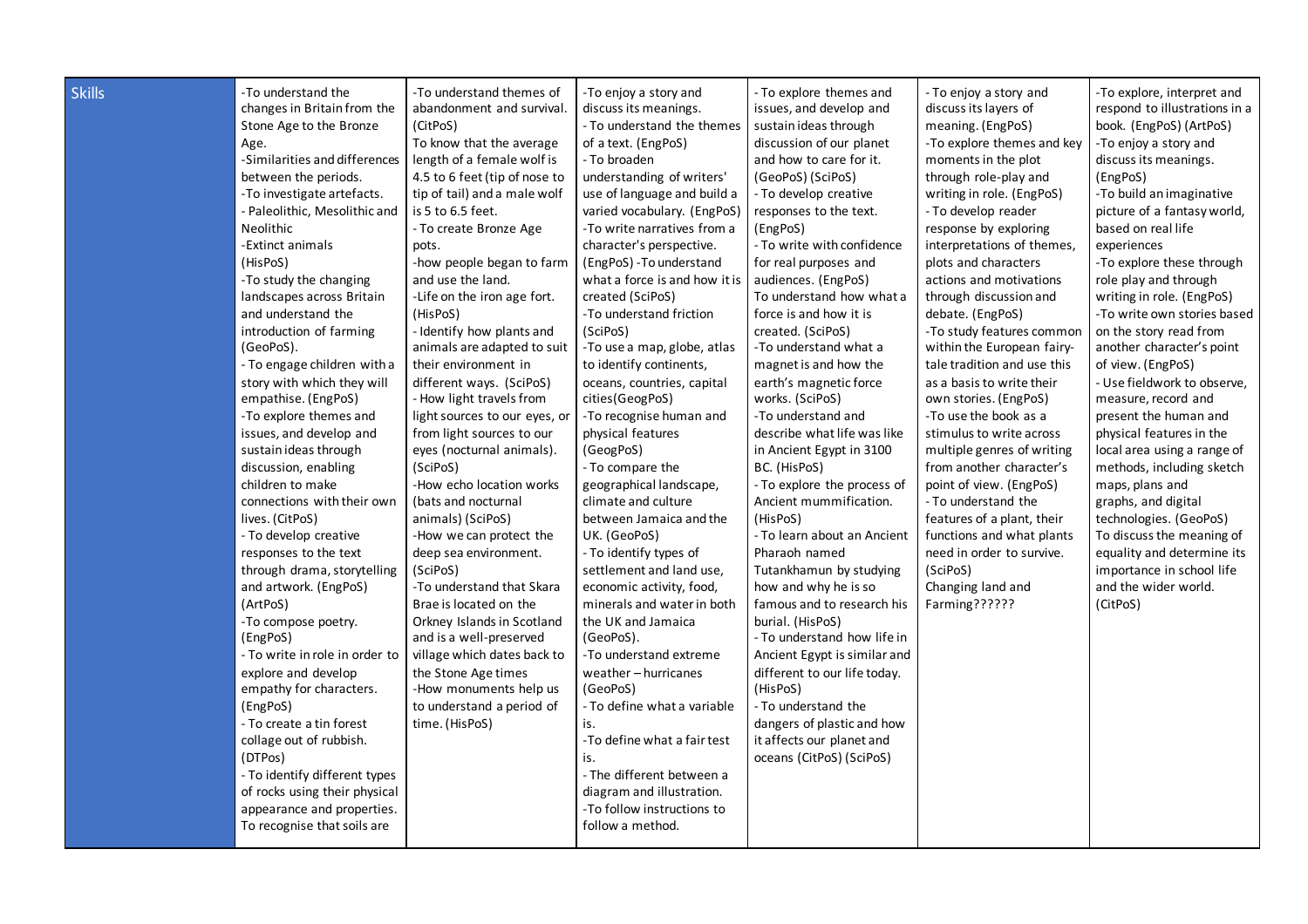| made from rocks and<br>organic matter. To describe<br>in simple terms how fossils<br>are formed and made<br>(when things that had lived<br>were trapped in a rock).<br>(SciPoS) | -how to collect data and<br>communicate results.<br>(SciPoS) |  |  |
|---------------------------------------------------------------------------------------------------------------------------------------------------------------------------------|--------------------------------------------------------------|--|--|
|                                                                                                                                                                                 |                                                              |  |  |
|                                                                                                                                                                                 |                                                              |  |  |
|                                                                                                                                                                                 |                                                              |  |  |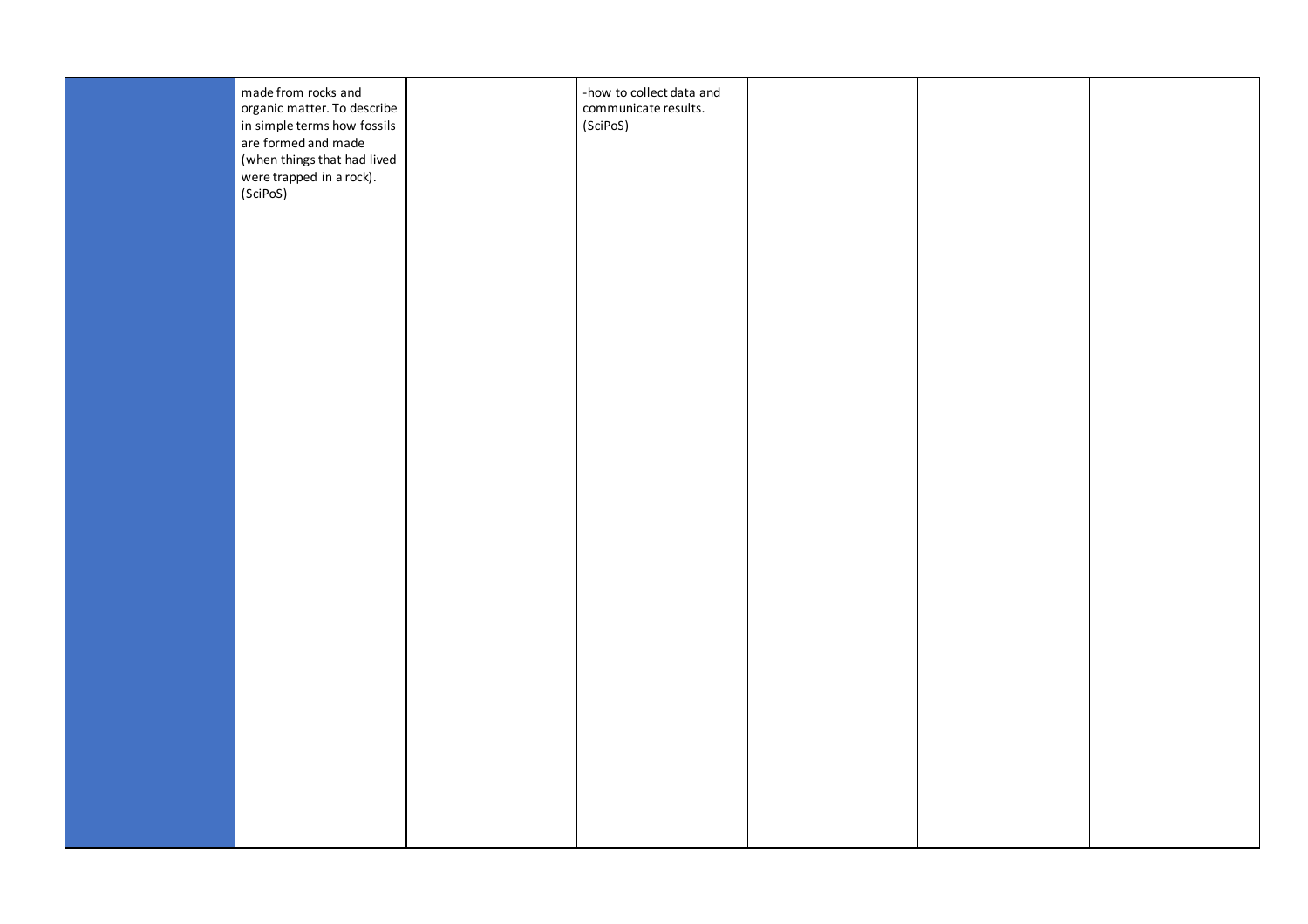| <b>Experiences</b> | -Museum workshop of<br>Bronze Age- Iron Age<br>artefacts                                                                                                                                                                                                                                                                                                                                                                                                                                                                                                                                                                                                                                                                                                                                                                                                                                                                                                                                                                                                              | - Stone Age - Iron Age<br>Topic day                                                                                                                                                                                                                                                                                                                                                                                                                                                                                                                                                                                                                                                                                                                                                                                                                                                                                                                                                                      | - Virtual Reality Experience<br>(Ancient Egypt and Africa)                                                                                                                                                                                                                                                                                                                                                                                                                                                                                                                                                                                                                                                                                                                   | -Ancient Egyptians Topic<br>Day and Mr Egypt<br>workshop                                                                                                                                                                                                                                                                                                                                                                                                                                                                                                                                                                                                                                                                                                                                                                                                                                                                                                                                                           | -Environmental Day<br>RSPCA talk - how to<br>protect the welfare of<br>animals | - Visit to Wakehurst Place                                                                                                                                                                                                                                                                                                                                                                                                                                                                                                                                                                                                                                                                                                                                                               |
|--------------------|-----------------------------------------------------------------------------------------------------------------------------------------------------------------------------------------------------------------------------------------------------------------------------------------------------------------------------------------------------------------------------------------------------------------------------------------------------------------------------------------------------------------------------------------------------------------------------------------------------------------------------------------------------------------------------------------------------------------------------------------------------------------------------------------------------------------------------------------------------------------------------------------------------------------------------------------------------------------------------------------------------------------------------------------------------------------------|----------------------------------------------------------------------------------------------------------------------------------------------------------------------------------------------------------------------------------------------------------------------------------------------------------------------------------------------------------------------------------------------------------------------------------------------------------------------------------------------------------------------------------------------------------------------------------------------------------------------------------------------------------------------------------------------------------------------------------------------------------------------------------------------------------------------------------------------------------------------------------------------------------------------------------------------------------------------------------------------------------|------------------------------------------------------------------------------------------------------------------------------------------------------------------------------------------------------------------------------------------------------------------------------------------------------------------------------------------------------------------------------------------------------------------------------------------------------------------------------------------------------------------------------------------------------------------------------------------------------------------------------------------------------------------------------------------------------------------------------------------------------------------------------|--------------------------------------------------------------------------------------------------------------------------------------------------------------------------------------------------------------------------------------------------------------------------------------------------------------------------------------------------------------------------------------------------------------------------------------------------------------------------------------------------------------------------------------------------------------------------------------------------------------------------------------------------------------------------------------------------------------------------------------------------------------------------------------------------------------------------------------------------------------------------------------------------------------------------------------------------------------------------------------------------------------------|--------------------------------------------------------------------------------|------------------------------------------------------------------------------------------------------------------------------------------------------------------------------------------------------------------------------------------------------------------------------------------------------------------------------------------------------------------------------------------------------------------------------------------------------------------------------------------------------------------------------------------------------------------------------------------------------------------------------------------------------------------------------------------------------------------------------------------------------------------------------------------|
| Knowledge          | The earliest time when<br>human beings first used<br>tool carved out of stones in<br>called the Stone Age.<br>It is called the Stone Age<br>because the people used<br>tools and weapons made of<br>stone.<br>The Stone Age is the name<br>given to the earliest period<br>of human culture when<br>stone tools were first used.<br>The Stone Age ended when<br>men began smelting metal.<br>It was thousands of years<br>ago when the primary<br>purpose of human beings<br>was to protect themselves<br>from other beings and feed<br>themselves.<br>The Stone Age had three<br>different time periods<br>called the Neolithic, the<br>Mesolithic and, the most<br>recent, which was called<br>the Paleolithic.<br>The Bronze Age is the time<br>period when people made<br>tools from an alloy (a<br>mixture of metals) called<br>bronze. Bronze is a mixture<br>of mainly copper and tin:<br>usually nine parts copper to<br>one-part tin.<br>The Bronze Age was not at<br>the same time everywhere,<br>because different groups of<br>people began to use bronze | The Iron Age is the period<br>after the Bronze Age.<br>As its name suggests, Iron<br>Age technology is<br>characterized by the<br>production of tools and<br>weaponry by ferrous<br>metallurgy (ironworking),<br>more specifically from<br>carbon steel.<br>Iron is easy to find, but<br>hard to make into tools. It<br>melts at a higher<br>temperature than bronze.<br>When blacksmiths learned<br>how to make iron tools,<br>they were able to make<br>many of them.<br>With more and better<br>tools, people could do<br>more. For example, more<br>people could own a metal<br>plough. They could farm<br>their fields better and grow<br>more crops.<br>Some people invented<br>coins to help buy and sell<br>their crops and their iron<br>tools.<br>Skara Brae is a well-<br>preserved village on one of<br>the Orkney Islands dating<br>back to the Stone Age<br>around 3000 BC.<br>It consists of ten houses,<br>and was occupied from<br>roughly 3100-2500BC. It is<br>Europe's most complete | Jamaica, a Caribbean island<br>nation, has a lush<br>topography of mountains,<br>rainforests and reef-lined<br>beaches. Many of its all-<br>inclusive resorts are<br>clustered in Montego Bay,<br>with its British-colonial<br>architecture, and Negril,<br>known for its diving and<br>snorkeling sites. Jamaica is<br>famed as the birthplace of<br>reggae music,<br>Capital: Kingston<br>Population: 2.935 million<br>(2018) World Bank<br><b>Continent: North America</b><br>In Jamaica, the climate is<br>tropical, hot all year round,<br>with little difference<br>between winter and<br>summer (just a few<br>degrees). Even in winter,<br>daytime temperatures are<br>around 27/30 °C (81/86 °F)<br>and night-time<br>temperatures around<br>$20/23$ °C (68/73 °F). | The civilization of Ancient<br>Egypt was located along<br>the Nile River in northeast<br>Africa. The Nile was the<br>source of much of the<br>Ancient Egypt's wealth.<br>Ancient Egypt was rich in<br>culture including<br>government, religion, arts,<br>and writing. The<br>government and religion<br>were tied together as the<br>leader of the government,<br>the Pharaoh, was also<br>leader of the religion.<br>Writing was also important<br>in keeping the government<br>running. Only scribes could<br>read and write and they<br>were considered powerful<br>people<br>Egyptian men and women<br>wore makeup. It was<br>thought to have healing<br>powers, plus it helped<br>protect their skin from the<br>sun.<br>They were one of the first<br>civilizations to invent<br>writing. They also used ink<br>to write and paper called<br>papyrus.<br>The Ancient Egyptians were<br>scientists and<br>mathematicians. They had<br>numerous inventions<br>including ways to build<br>buildings, medicine, |                                                                                | The name Tunbridge Wells<br>originated as a result of the<br>natural springs ('wells') in<br>the area and their<br>proximity to the town of<br>Tonbridge (then<br>'Tunbridge').<br>King Edward VII officially<br>recognized the significance<br>of the town with its<br>frequent royal visits over<br>the centuries including<br>Queen Victoria.<br>The designation 'Royal' is a<br>rare and prestigious title. In<br>fact, Royal Tunbridge Wells<br>is one of only 3 English<br>towns to be recognized as<br>such.<br>Tunbridge Wells has a<br>population of 118,061.<br>The River Teise is a<br>tributary of the River<br>Medway in Kent, England.<br>It begins in Dunorlan Park<br>in Tunbridge Wells.<br>A tributary is a river or<br>stream flowing into a larger<br>river or lake. |
|                    | at different times. In                                                                                                                                                                                                                                                                                                                                                                                                                                                                                                                                                                                                                                                                                                                                                                                                                                                                                                                                                                                                                                                | Neolithic village.                                                                                                                                                                                                                                                                                                                                                                                                                                                                                                                                                                                                                                                                                                                                                                                                                                                                                                                                                                                       |                                                                                                                                                                                                                                                                                                                                                                                                                                                                                                                                                                                                                                                                                                                                                                              | cosmetics, the calendar,                                                                                                                                                                                                                                                                                                                                                                                                                                                                                                                                                                                                                                                                                                                                                                                                                                                                                                                                                                                           |                                                                                |                                                                                                                                                                                                                                                                                                                                                                                                                                                                                                                                                                                                                                                                                                                                                                                          |